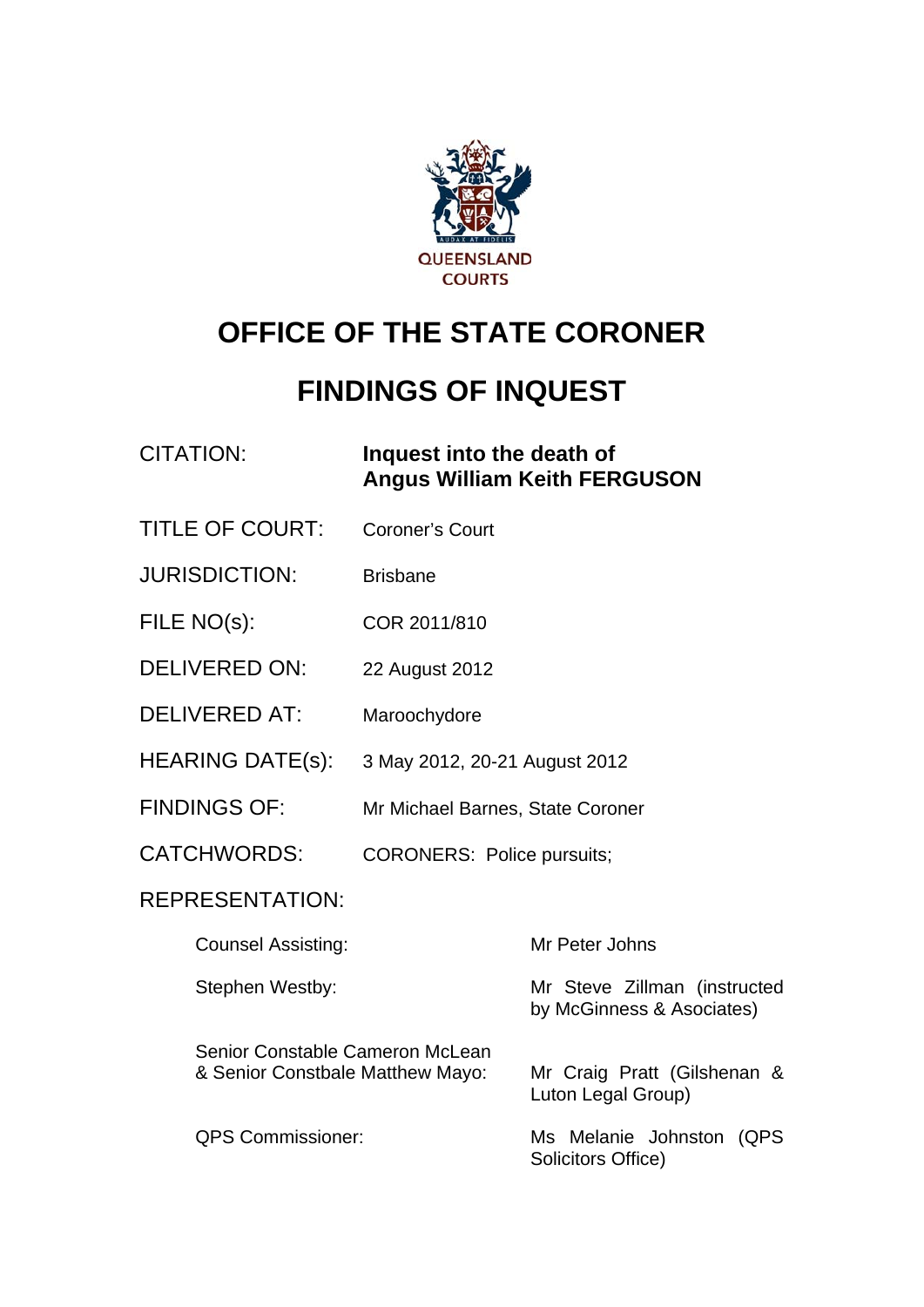### Table of Contents

| <b>Introduction</b>                                                                                                                                                                                                                 |                |
|-------------------------------------------------------------------------------------------------------------------------------------------------------------------------------------------------------------------------------------|----------------|
| The investigation $\sqrt{1 + \frac{1}{2} \left( \frac{1}{2} + \frac{1}{2} \right)^2}$                                                                                                                                               |                |
|                                                                                                                                                                                                                                     |                |
|                                                                                                                                                                                                                                     | $\overline{2}$ |
|                                                                                                                                                                                                                                     |                |
|                                                                                                                                                                                                                                     |                |
|                                                                                                                                                                                                                                     |                |
|                                                                                                                                                                                                                                     |                |
|                                                                                                                                                                                                                                     |                |
|                                                                                                                                                                                                                                     |                |
|                                                                                                                                                                                                                                     |                |
|                                                                                                                                                                                                                                     |                |
|                                                                                                                                                                                                                                     |                |
|                                                                                                                                                                                                                                     |                |
|                                                                                                                                                                                                                                     |                |
|                                                                                                                                                                                                                                     |                |
| <b>Comments and recommendations</b> example that the set of the set of the set of the set of the set of the set of the set of the set of the set of the set of the set of the set of the set of the set of the set of the set of th |                |
|                                                                                                                                                                                                                                     |                |
| When can a pursuit be commenced and continued?<br>29                                                                                                                                                                                |                |
| When an intercept becomes a pursuit<br>9                                                                                                                                                                                            |                |
|                                                                                                                                                                                                                                     |                |
|                                                                                                                                                                                                                                     |                |
| Motor cycle licensing regime<br>12                                                                                                                                                                                                  |                |
|                                                                                                                                                                                                                                     | <i>12</i>      |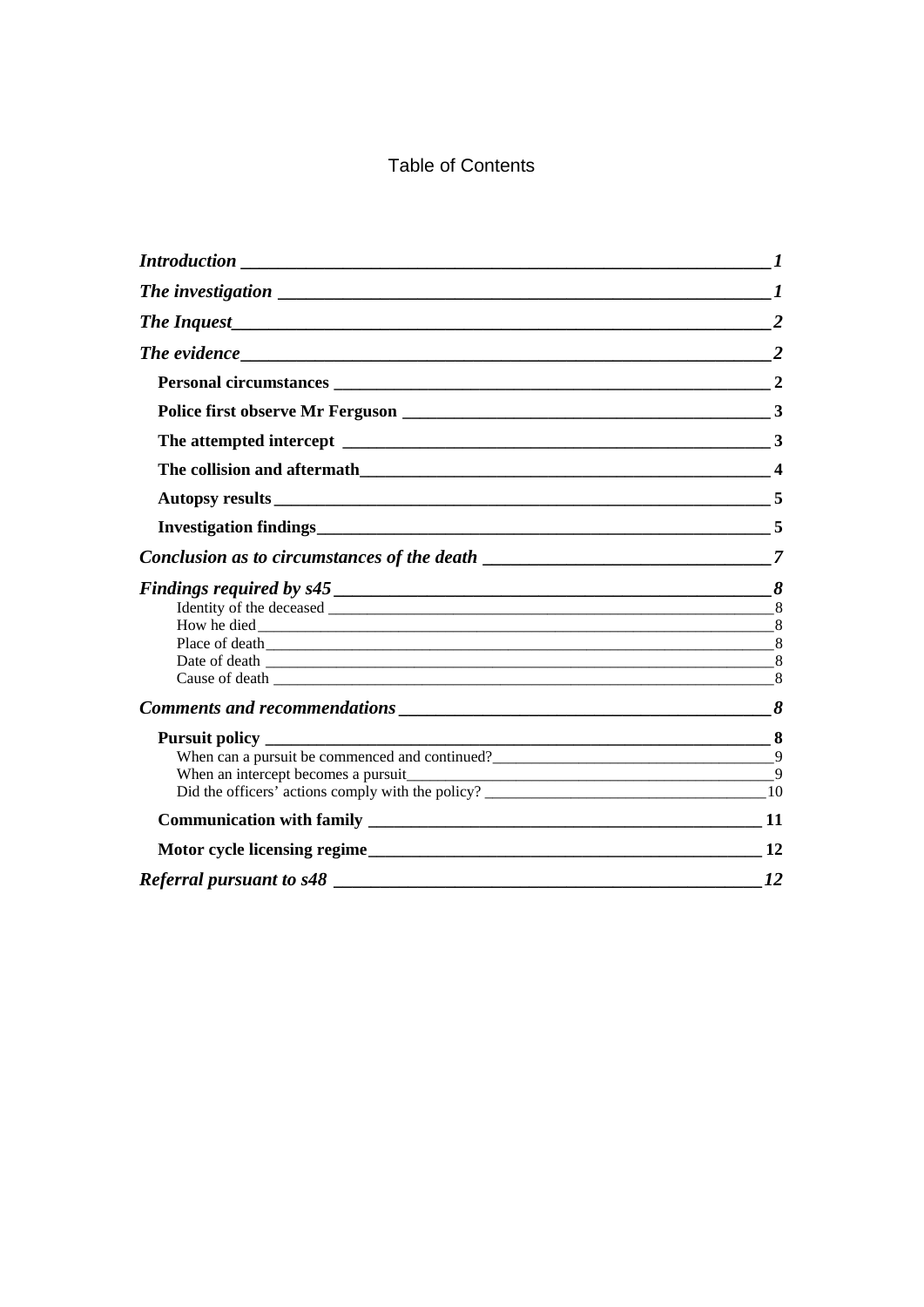The *Coroners Act 2003* provides in s47 that when an inquest is held into a death in custody, the coroner's written findings must be given to the family of the person who died, each of the persons or organisations granted leave to appear at the inquest and to various officials with responsibility for the justice system. These are my findings in relation to the death of Angus William Keith Ferguson. They will be distributed in accordance with the requirements of the Act and posted on the web site of the Office of State Coroner.

## <span id="page-2-0"></span>**Introduction**

On the evening of Sunday, 6 March 2011 18-year-old Angus Ferguson was riding his Kawasaki motorcycle northbound along Duporth Avenue at Maroochydore having recently left work at a nearby restaurant. As he negotiated a right-hand turn at a set of traffic lights he overtook a car on the left, despite there being only a single lane at that point. This action was observed by two police officers driving in the opposite direction. The officers decided to intercept the motorcycle. However they were unable to close the distance between the two vehicles before the motorcycle crashed about 850 metres from where police had first seen it. After momentarily losing sight of the motorcycle but continuing in the same direction, the officers came across Mr Ferguson and his motorcycle lying on the roadway. Prompt medical attention from a doctor residing nearby the scene of the collision was unable to save Mr Ferguson.

These findings:

- confirm the identity of the deceased person, the time, place and medical cause of his death;
- establish the circumstances in which the fatal injuries were sustained;
- consider whether the police officers involved in the events leading to the death acted in accordance with the Queensland Police Service (QPS) policies and procedures then in force;
- consider whether the actions of three police officers subsequent to the death accorded with the same policies and procedures; and
- examine the adequacy of communication between the QPS and the family of the deceased following his death.

# <span id="page-2-1"></span>**The investigation**

Inspector Paul Schmidt of the Ethical Standards Command (ESC) conducted an investigation into the circumstances surrounding the death of Mr Ferguson and later provided a report to the Office of the State Coroner.

Inspector Schmidt was contacted at 10:30pm on 6 March 2011 and arrived at the scene of the collision at 12:15am. In the interim he had ongoing contact with senior police officers at the scene. He was advised that the two police officers involved in the attempted intercept, Senior Constable Westby and Senior Constable McLean had been separated. Inspector Schmidt ensured that both officers were required to provide a specimen of breath for analysis.

<span id="page-2-2"></span>Traffic accident investigation officers and scenes of crime officers attended the scene and a series of photographs taken.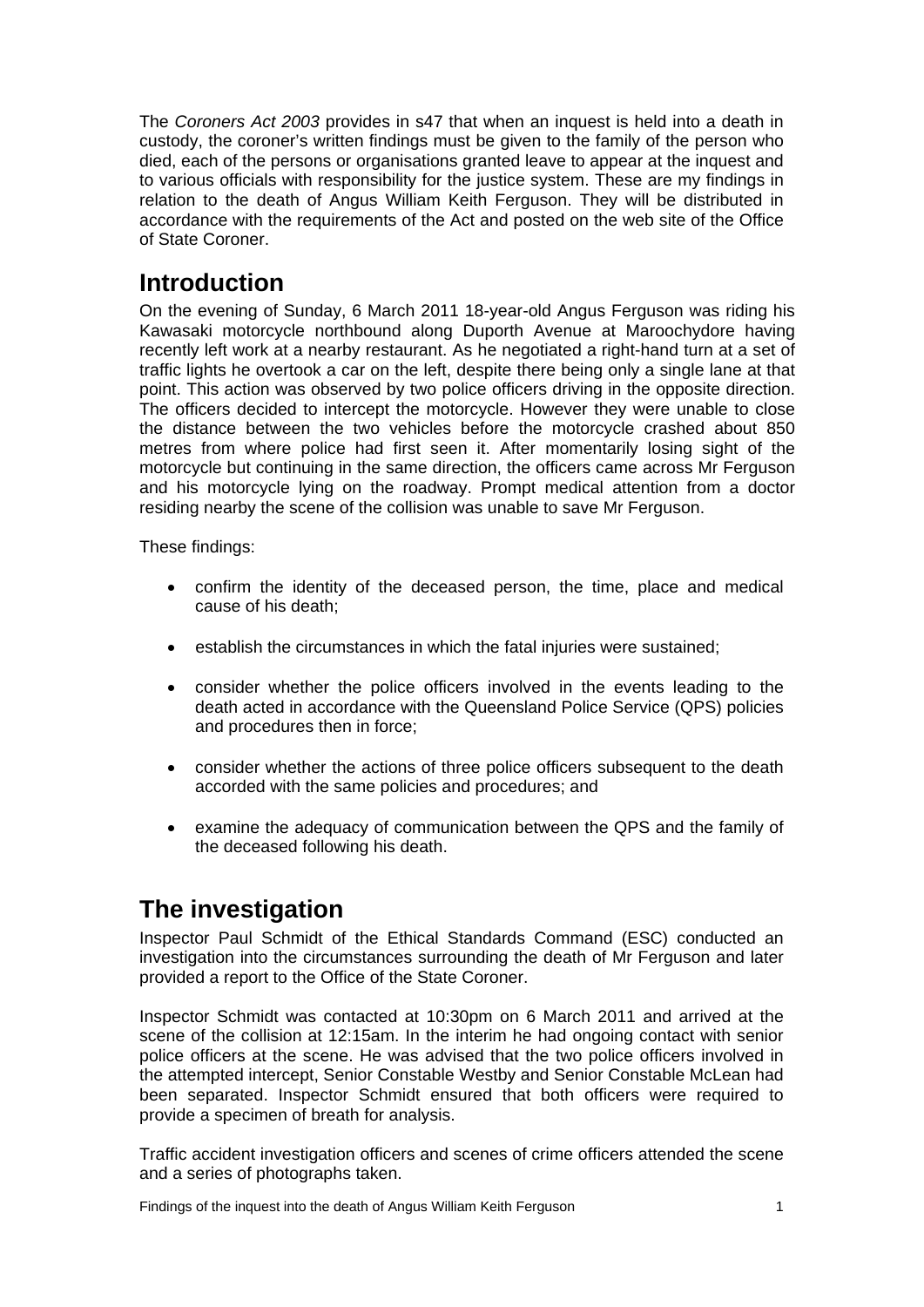ESC officers were briefed at the scene by the District Duty Officer, Inspector Marek, and in the early hours of 7 March 2011 conducted interviews under direction with Senior Constable Westby and Senior Constable McLean. Both officers were directed to, and did, provide a urine sample.

Inspector Schmidt examined audio recordings from the police vehicle to Maroochydore communications. He later in the morning identified the three occupants of the vehicle that had been overtaken by Mr Ferguson immediately prior to the attempted intercept. Interviews were conducted with each of those people.

Later in his investigation Inspector Schmidt organised for mechanical inspections to be conducted on the motorcycle of Mr Ferguson. A report analysing the forensic aspects of the collision was provided by Senior Constable Cook of the Sunshine Coast Forensic Crash Unit. In the course of this analysis a series of re-enactments was conducted and video recorded.

When initially interviewed Senior Constable Westby specifically denied that any recording device was operational in the police vehicle or on his person at the relevant time. Three days after the crash, a lawyer acting for one of the officers who had attended the scene called the investigator and advised him his client had been told by Senior Constable Westby that he had recorded the lead up to the crash on a dash mounted camera that he had removed from the car and that he had not made the recorded vision available to the investigators. When re-interviewed, Senior Constable Westby confirmed these series of events. Inspector Schmidt extended his investigation to address the ramifications of this action and to enquire into the extent to which the actions of Senior Constable Westby were known by other police officers.

I am satisfied the investigation was thorough and professionally undertaken. I commend Inspector Schmidt on his endeavours.

# <span id="page-3-0"></span>**The Inquest**

I concluded that it was likely Mr Ferguson was attempting to evade police at the time he died. That means, for the purposes of the Act his death was a *Death in Custody* and therefore an inquest must be held.

A pre-inquest conference was held in Brisbane on 3 May 2012. Mr Johns was appointed as counsel to assist me with the inquest. Leave to appear was granted to the QPS Commissioner and three police officers involved in the events preceding Mr Ferguson's death.

An inquest was held in Maroochydore from 20 to 22 August 2012. All of the statements, records of interview, medical records, photographs and materials gathered during the investigation were tendered at the inquest.

# <span id="page-3-1"></span>**The evidence**

#### <span id="page-3-2"></span>*Personal circumstances*

At the time of his death Angus Ferguson was residing at Kuluin on the Sunshine Coast. He was employed as an apprentice chef at the Boat Shed restaurant at Maroochydore where he was well liked and respected. On the evening of 6 March 2011 Mr Ferguson had worked at the restaurant and finished shortly after 10pm. His

Findings of the inquest into the death of Angus William Keith Ferguson 2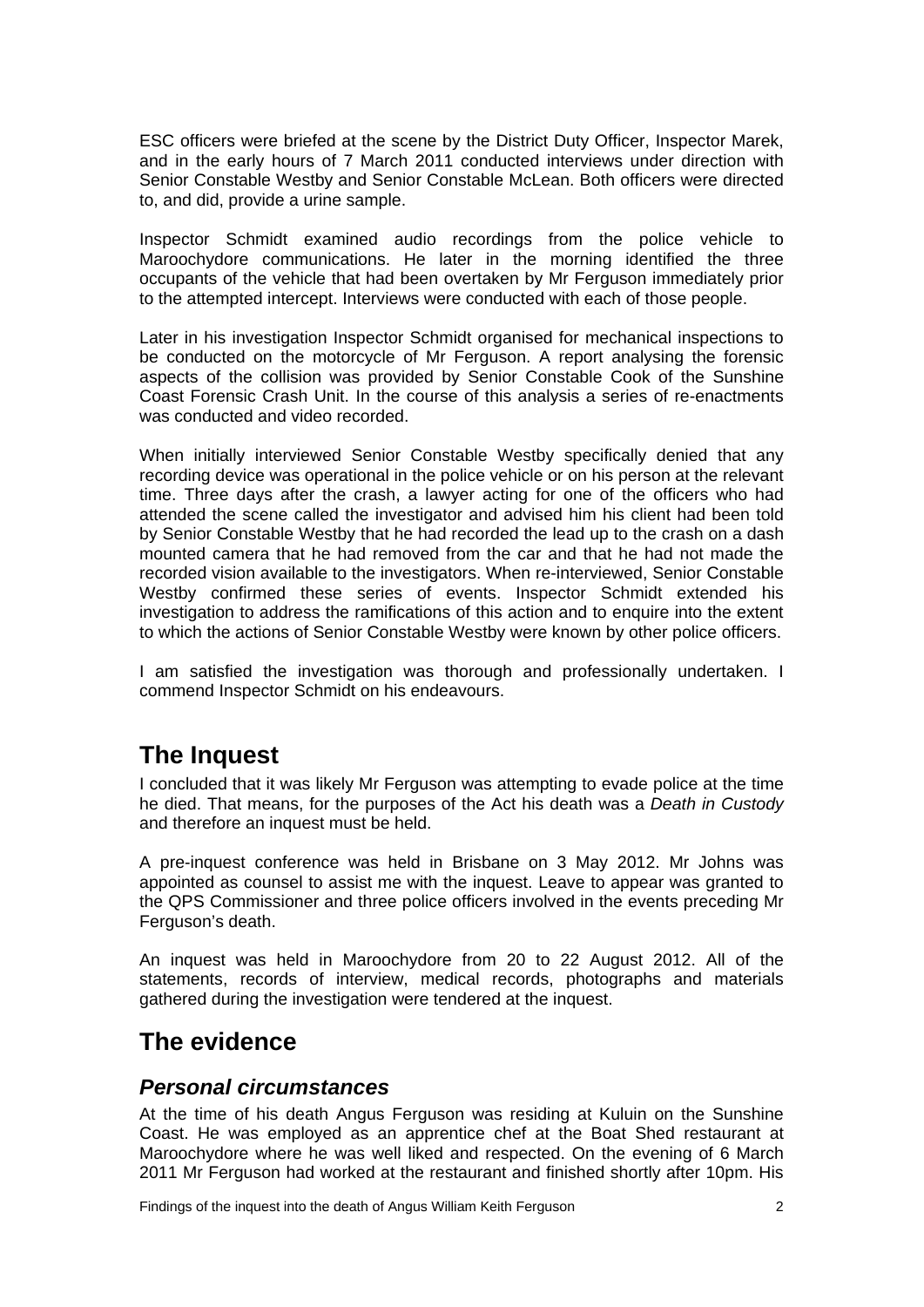employer, Scott McDougal, later told investigators that Mr Ferguson was in normal spirits and had not been drinking alcohol.

Mr Ferguson had obtained his motorcycle licence at the age of 18 having only obtained his "P plate" car licence some weeks earlier. His parents have since been keen advocates of change with respect to the motorcycle licensing regime in Queensland.

Mr Ferguson is survived by his parents and three brothers. It is clear that he was loved by each of them and his extended family and that he is very much missed. I offer the family my sincere condolences.

#### <span id="page-4-0"></span>*Police first observe Mr Ferguson*

Senior Constable Steven Westby and Senior Constable Cameron McLean were conducting patrols in the Maroochydore area on the evening of 6 March 2011. Shortly prior to 10:15pm, Senior Constable McLean was driving a red, marked highway patrol vehicle southeast on Duporth Avenue at Maroochydore as they approached a set of traffic lights at the intersection with Beach Road. The set of traffic lights has been referred in the police report and in various interviews as being at the intersection of Duporth Avenue and First Avenue. This mistake has been the source of confusion in the ongoing communication between police and the family of Mr Ferguson.

At the same time Mr Ferguson was approaching this intersection as he travelled in a northwest direction along Duporth Avenue. He was riding his Kawasaki "Ninja" motorcycle having recently left work. As he approached the intersection he found himself behind a white sedan stopped at a red light. As the lights turned green, Mr Fergus went passed the Commodore on its left hand side and continued up Duporth Avenue. There was only a single lane at the point where Mr Ferguson performed this manoeuvre. In doing so it is now uncontroversial that he breached the road rules.

Senior Constable McLean observed the actions of Mr Ferguson and he notified his partner, Senior Constable Westby, of it. At that stage neither officer was sure whether there had been a breach of the road rules as neither officer was certain whether there was one or two lanes at the relevant point where Mr Ferguson had overtaken the Commodore. Senior Constable McLean drove to the intersection and performed a U-turn after confirming there was only a single lane. They set off in the same direction as Mr Ferguson. The accounts given by both officers when initially interviewed and at the inquest indicate they had formed an intention to intercept Mr Ferguson based on his overtaking in a single lane.

#### <span id="page-4-1"></span>*The attempted intercept*

As the vehicle set off in a northerly direction along Duporth Avenue Senior Constable Westby activated the lights and sirens on the highway patrol vehicle because they went through a red light at the intersection. Both agree there was little or no other traffic on the road. They quickly caught up to the white Commodore which pulled over to the left to let the police vehicle pass. The police officers say that at this point they could see a single tail light which they estimated it to be approximately 300 – 500 metres ahead at the end of a straight section of road. In all likelihood it was Mr Ferguson's motorcycle. The officers saw it for only a few seconds before it disappeared around a sharp left hand bend.

Senior Constable Westby estimated the police vehicle may have reached 100 km/h when passing the white car, but otherwise travelled at a maximum speed of 80 to 85

Findings of the inquest into the death of Angus William Keith Ferguson 3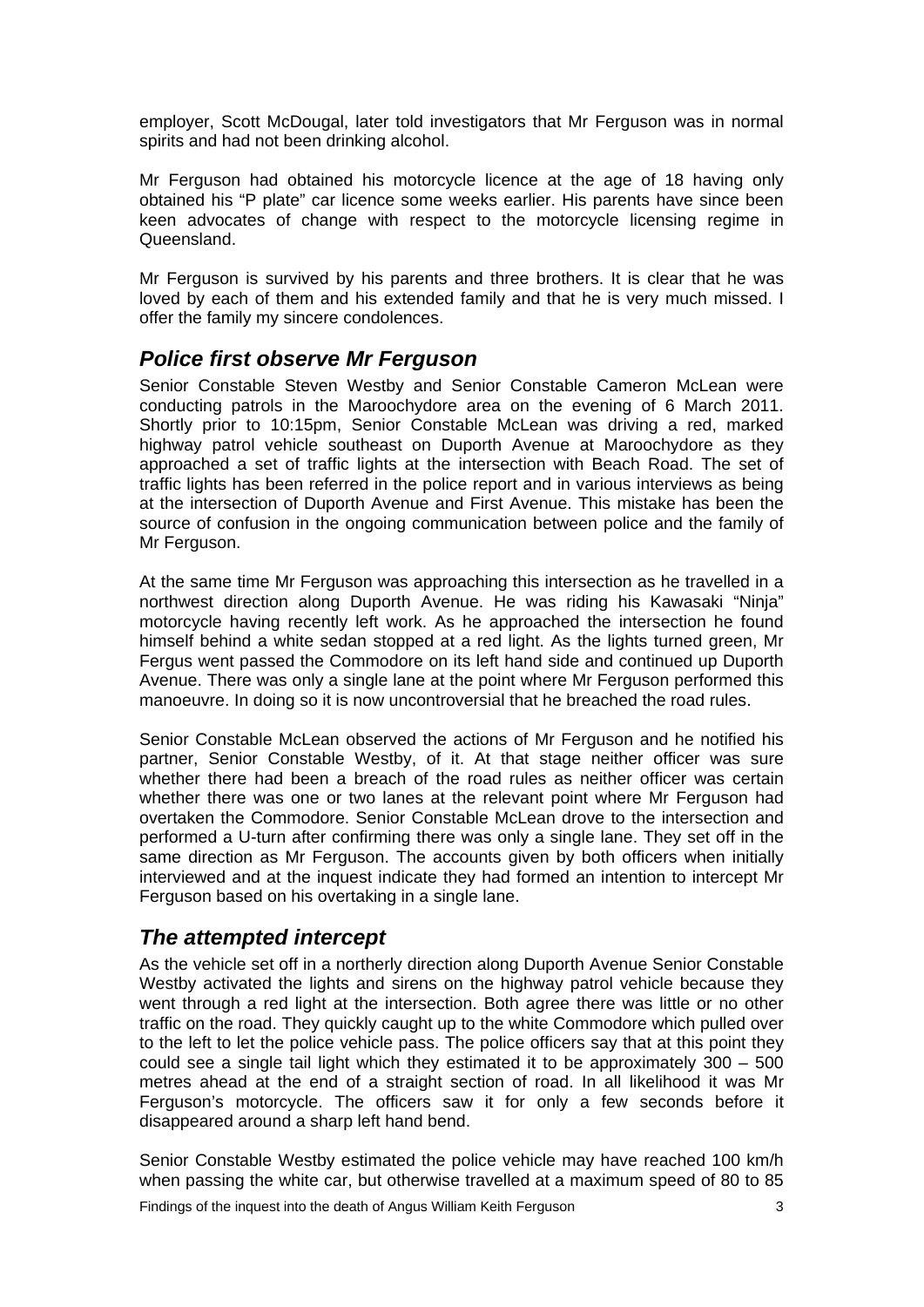km/h. Senior Constable McLean told investigators that the police vehicle reached a maximum speed along Duporth Avenue of 80 to 90 km/h. Neither suggest they looked at the car's speedometer and so their estimates, understandably, vary somewhat. They are however supported by the driver of the white Commodore, Shirley Smith, who also agreed there was no other traffic on the road. In the circumstances I consider there was nothing inappropriate about the officer's manner of driving.

Ms Smith had spent the evening at the Maroochydore RSL with her friends Mary Cumming and Deborah Scown. She was driving the white Commodore and the other two women were passengers. Each of those women gave a version of events relating to the manoeuvre conducted by Mr Ferguson that is broadly consistent with that of the two police officers. Each of them suggests that the motorcycle accelerated quickly after passing their sedan. Ms Cumming estimates that the motorcycle was travelling at 80 kms per hour or more while Ms Scown told police it was "*flying"* At the inquest, Ms Smith said that after the motorcycle passed her; "*In a split second it was gone.*"

They variously described the speed of the police vehicle as it passed them as "*75-80 km*/h", "*80 km/h*" and unknown but not dangerous. Ms Smith and Ms Cumming recall hearing the police siren and seeing the flashing lights on the police vehicle as it approached their sedan. Both women say they don't have a recollection of hearing the police siren after it had passed the vehicle while Ms Scown on is unable to recall details in this regard.

It was made clear by Senior Constable Westby and by Ms Smith at an early stage in the investigation that they were known to each other. It seems that they had formed an acquaintance through their mutual interests and involvement in local snooker competitions. I accept that the versions given by Ms Smith and the other two occupants of the white sedan are no less reliable as a result.

Senior Constable McLean said that after they passed the white sedan the siren on the police car was turned off. He says that he had formed the view shortly after passing the white vehicle that they lost sight of the motorcycle. It appears that the mindset of both officers as they continued to drive along Duporth Avenue was that they were continuing with the attempted intercept but had not reached the point of engaging in a pursuit. There had been no radio communication between the police vehicle and the police communications centre to this point.

### <span id="page-5-0"></span>*The collision and aftermath*

At a point approximately 850 metres north-west of the traffic lights referred to earlier, Mr Ferguson lost control of his motorcycle as he attempted to negotiate a sharp left hand bend. This caused him to be flung from it and to then collide with a metal guard rail causing critical injuries to his upper torso which tragically led to his death a very short time later.

Senior Constables McLean and Westby were the first to arrive at the scene. Officer McLean said he first saw debris across the road and then the motorcycle lying on the southbound lane. He knew that immediately to the north of this was a blind crest of a bridge that crossed a canal and he was anxious to ensure on-coming traffic did not come upon the scene without warning. He therefore continued over the bridge, did a u-turn and came back to a point just north of the crash scene which was then illuminated by the lights of the police vehicle. The officers immediately saw Mr Ferguson lying against the gutter and guard rail on the eastern side of the road.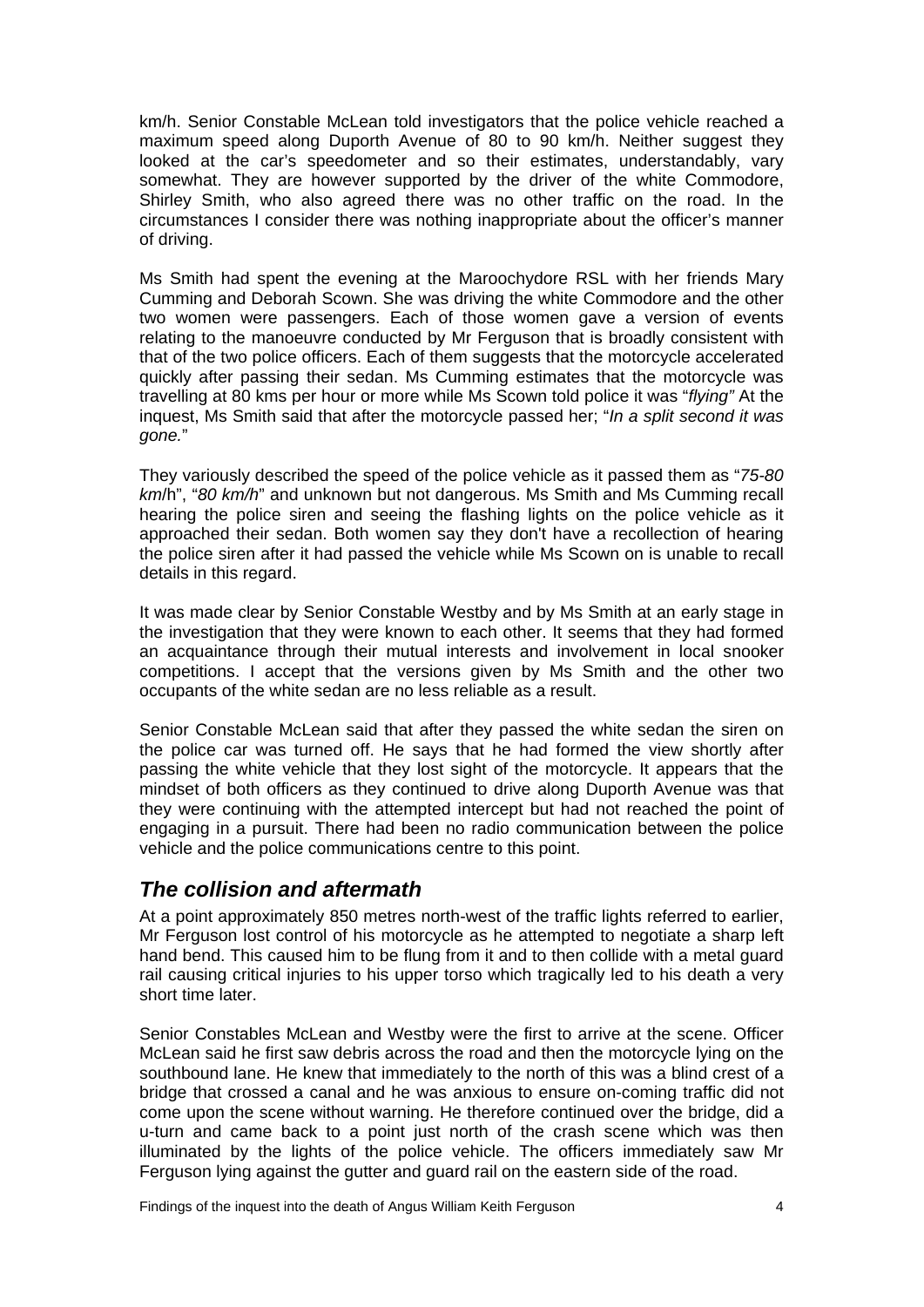The officers went to him. Senior Constable Westby felt for a pulse. Mr Ferguson was unconscious. They were assisted a short time later by Dr Vianney McGirr, a medical practitioner employed at Nambour General Hospital. He was asleep at the time of the incident in his nearby residence but was awoken by his wife Caroline McGirr.

Dr McGirr said that when he examined Mr Ferguson he checked for a femoral, carotid and radial pulse but could not detect a pulse or any signs of life. He and an officer moved Mr Ferguson slightly to start CPR, which they continued until paramedics arrived.

Caroline McGirr told police that she had been woken from her sleep just after 10.00pm by a police siren. She told the inquest she specifically recalls hearing the siren followed by a short silence then the loud sound of a vehicle crashing. At this time she looked out of her bedroom window and saw a police vehicle with flashing lights approaching the location of the accident. She is sure that this time no siren was activated on the police vehicle.

An audio recording from the Maroochydore Communications Centre establishes that the first contact from the highway patrol vehicle in regard to this incident occurred at 10:15pm. This communication was to advise that there had been a traffic accident and that assistance was required. A more urgent communication along the same lines was made at 10:17pm. Records show that the Queensland ambulance service received a call from police at 10:18pm. The first paramedics arrived at the scene at 10:23pm. Attempts at cardiopulmonary resuscitation by Dr McGirr and later by paramedics continued for 30 minutes but were unsuccessful and Mr Ferguson was declared dead at 10:56pm.

#### <span id="page-6-0"></span>*Autopsy results*

An autopsy examination was carried out on 9 March 2011 by an experienced forensic pathologist, Dr Nathan Milne. After considering toxicology results and CT scans, Dr Milne issued a report in which he noted significant injuries to the central chest and upper back amongst others.

Toxicology results showed that Mr Ferguson was not affected by alcohol at the time of his death. No other drugs were detected.

As a result of his findings, Dr Milne issued a certificate listing the cause of death as:

- *1(a) Chest injuries,* due to*,* or as a consequence of
- *1(b) Motorcycle collision (rider)*

#### <span id="page-6-1"></span>*Investigation findings*

Test results show that neither of the police officers involved in the incident were affected by alcohol or drugs.

The mechanical inspection of the Kawasaki motorcycle did not reveal any defect which could be said to have materially contributed to the collision.

The forensic examination of the road way by Senior Constable Cook revealed 7 metres of single tyre skid-marks, 30 metres from where the motorcycle was located on the roadway. Gouge marks 5.7 metres in length ran parallel to the skid mark and red paint scrapings and cloth scuffs on the roadway support the view that the motorcycle fell onto its side resulting in Mr Ferguson and the motorcycle sliding

Findings of the inquest into the death of Angus William Keith Ferguson 5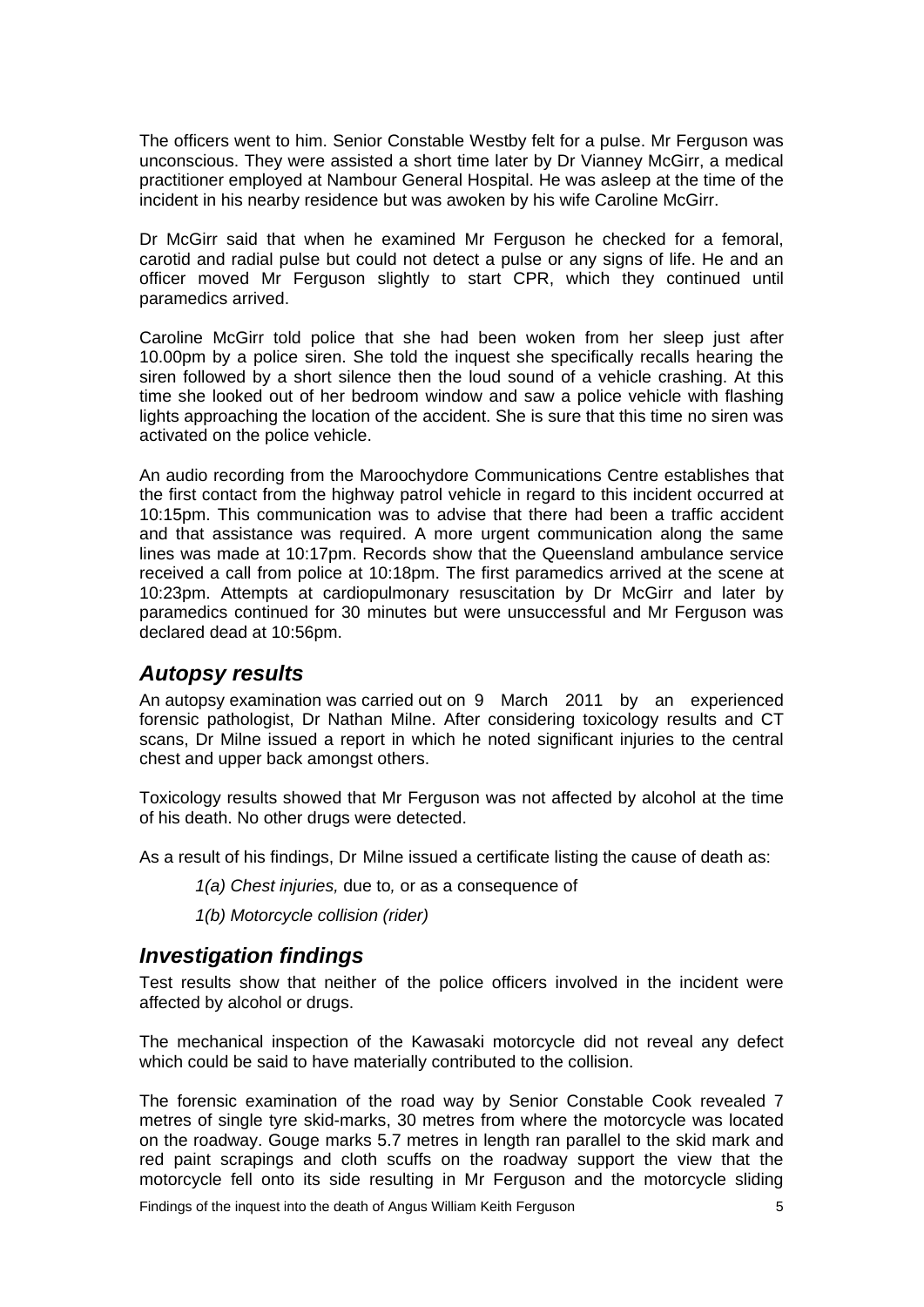towards the curb and adjacent steel railing. Senior Constable Cook states in his report that the evidence points to Mr Ferguson having struck the railing approximately 15 metres further on from where the side of the bike first hit the road. Utilising the measurements taken by him at the scene, Senior Constable Cook calculated the minimum speed of the motorcycle from the point it first slid along the ground was between 49 and 67 km/h. He noted that this does not take into account any deceleration caused by breaking prior to the motorcycle commencing its slide.

As part of the investigation detailed earlier, both officers were interviewed by Detective Inspector Schmidt on the morning of 7 March 2011. During that initial interview when asked whether the events had been visually recorded, both responded in the negative. In the following days it becomes apparent this was not true.

On the evening of 9 March 2011 Senior Constable Westby arranged to meet Senior Constable McLean at his home. The two spoke while Senior Constable McLean's wife and children were nearby. Senior Constable Westby told the other officer that he had spoken to Shirley Smith the night before and she had given an account of what she told the ESC investigators. It was clear that the version of Ms Smith was favourable to the officers. Senior Constable Westby then told Senior Constable McLean that after the motorcycle collision he had *"gotten rid of*" the memory card from his video camera while "walking the dog". It was clear to Senior Constable McLean that the memory card referred to was one that had likely recorded vision of the attempted interception of Mr Ferguson. On the account of both officers, Senior Constable McLean barely responded to this information and certainly did not ask any questions about why Senior Constable Westby had taken this step. Senior Constable McLean did not report this information to anyone until he became aware Senior Constable Westby had, himself, admitted the information to senior officers.

On the morning of 9 March 2011, Senior Constable Westby became that recorded vision had been obtained from a dashboard mounted camera of Senior Constable Mayo who was in the first police car to arrive at the scene after that driven by Senior Constable McLean.

Senior Constable Westby phoned Senior Constable Mayo and asked him what was shown in the pictures. Senior Constable Westby told Senior Constable Mayo that, on the night of the crash, he had removed his own camera from the dashboard of his vehicle and "*stuck it in his pocket*". Senior Constable Mayo was puzzled as to why he was being told this information and ended the conversation quickly not wanting to be involved. He finished his shift a short time later and returned home to assist his wife with their sick children. After discussing the issue with his wife he returned to work the following morning at 7:00am and immediately attempted to contact the QPUE for advice. He was advised that he had an obligation to pass on the information to investigators.

On 10 March 2011 ESC investigators were contacted by a lawyer from the Queensland Police Union of Employees (QPUE). He passed on the information that had been conveyed to him by Senior Constable Mayo; namely, that Senior Constable Westby had made admissions to having removed his camera from the dashboard of the police vehicle and hidden it from investigators. [1](#page-2-2) Once Senior Constable Westby

÷,

 $1$  Although Mayo recalls Westby telling him he had removed the "camera" and stuck it in his pocket to hide it from investigators, it is clear that Westby only did this with respect to the memory card from the camera. In any event, it was clear to Mayo that Westby had made admission to something that in his mind amounted to serious misconduct.

<span id="page-7-0"></span>Findings of the inquest into the death of Angus William Keith Ferguson 6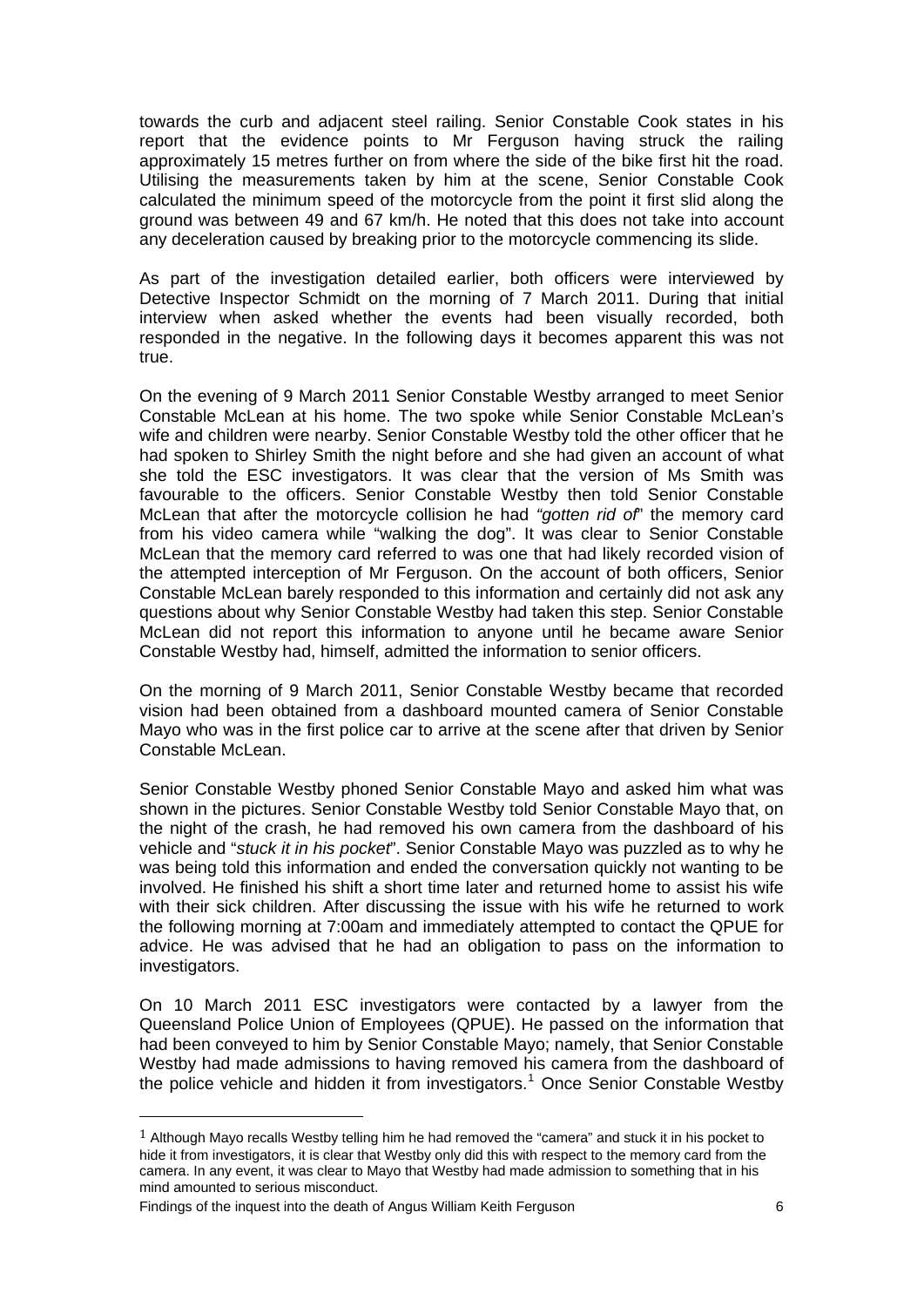became aware that his admission to Senior Constable Mayo had become known to investigators he agreed to be re-interviewed where he made full admissions in all but one important respect.

In his re-interview on the afternoon of 10 March 2011, he told ESC investigators that he had removed the camera from the dashboard and placed it in a case in the back seat. He told them he had removed the memory card, broken it by bending it and then thrown it in a canal near the scene of the collision prior to his being interviewed in the early hours of 7 March 2011. At the inquest, after being given a direction to answer possible incriminating questions under s39([2](#page-7-0)) of the Coroners Act<sup>2</sup>, Mr Westby admitted that in fact he had kept the undamaged card in his pocket until he returned home on the morning 7 March 2011. There he watched a football match on television with a neighbour while drinking several beers. After a brief sleep and still affected by alcohol he went for a walk and broke the card and discarded it into a bin on Currimundi Beach.

Mr Westby told the inquest that he made up the story about throwing the card into the canal because he thought it would reflect on him less negatively if he had discarded it immediately rather than at a time when had had an opportunity to consider his actions and to view the material stored on the card. He told the inquest that he did neither and therefore he was not aware what vision was recorded on the card. He also denied there was material relating to other incidents that may have caused him trouble or embarrassment that motivated him to get rid of the card.

He told the inquest that his rationale for removing the card was his experience of the footage from the camera having a tendency to depict the vehicle in which it was placed travelling significantly faster than was in fact the case. He said he panicked because he thought that it would reflect unfavourably and unfairly on Senior Constable McLean. At the inquest he was adamant the version he had given about the events was otherwise completely true.

### <span id="page-8-0"></span>**Conclusion as to circumstances of the death**

By withholding the digital recording of the incident from investigators and giving conflicting accounts of what happened to the memory card on which it was stored, Senior Constable Westby created a suspicion that the version given by the officers as to what had transpired was untruthful. This perception was exacerbated by the failure of Senior Constable McLean to report this to his superiors when he became aware of it two days after the crash. Further uncertainty may have arisen when it become known that Officer Westby had a social relationship with a primary civilian witness. Inadequate communication between the investigator or the family liaison officer and the family made matters worse. Undoubtedly, these complications added to the distress of the family of Mr Ferguson: not only had they to deal with the terribly sad death of their much loved son, brother and grandson, but the aggravation of an apparent attempt at a "cover-up" would be heaped on their grief. I offer them my sincere condolences.

Forensic Crash Unit investigator. It all points to Angus Ferguson losing control of his motorcycle on a sharp bend a s a result of his inexperience and excessive speed. In Notwithstanding the complicating factors, I am persuaded the crash occurred in the manner described by those who gave evidence at the inquest. The versions of officers McLean and Westby are largely supported by Ms Smith and the passengers in her car and Ms McGirr. That evidence is consistent with the data gathered by the

÷,

Fi ndings of the inquest into the death of Angus William Keith Ferguson 7  $<sup>2</sup>$  Which results in the answers not being available for use in criminal or disciplinary proceedings.</sup>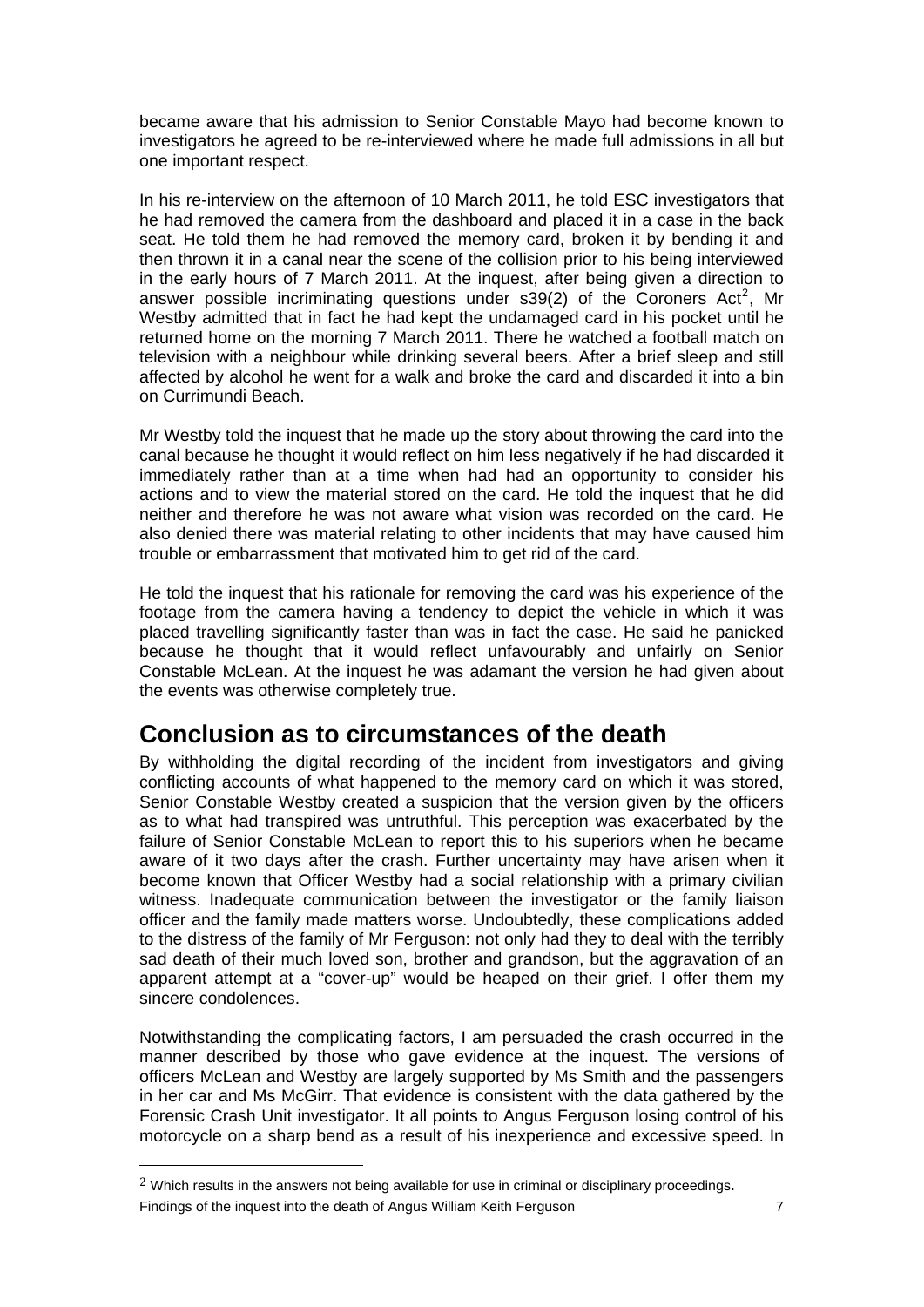my view it is likely he noticed the police car coming towards him when he passed on the left of Ms Smith's Commodore. His apprehension that they may seek to intercept him was likely confirmed by the sight in his rear view mirrors of the blue and red flashing lights of the police vehicle when it overtook the Commodore. A few seconds later, he crashed heavily.

### <span id="page-9-0"></span>**Findings required by s45**

I am required to find, as far as is possible, the medical cause of death, who the deceased person was and when, where and how he came by his death. As a result of considering all of the material contained in the exhibits, I am able to make the following findings in relation to the other aspects.

<span id="page-9-2"></span><span id="page-9-1"></span>

|                  | <b>Identity of the deceased</b> - The deceased person was Angus William Keith<br>Ferguson.                                                                                                                                            |
|------------------|---------------------------------------------------------------------------------------------------------------------------------------------------------------------------------------------------------------------------------------|
| How he died -    | Mr Ferguson died from injuries sustained when<br>the motorcycle he was riding collided with a guard<br>rail. At the time of the crash Mr Ferguson was<br>probably attempting to evade police who were<br>attempting to intercept him. |
| Place of death - | He died at Maroochydore in Queensland.                                                                                                                                                                                                |
| Date of death -  | He died on 6 March 2011.                                                                                                                                                                                                              |
| Cause of death - | Mr Ferguson died from chest injuries sustained in a<br>motorcycle crash.                                                                                                                                                              |

### <span id="page-9-6"></span><span id="page-9-5"></span><span id="page-9-4"></span><span id="page-9-3"></span>**Comments and recommendations**

Section 46, provides that a coroner may comment on anything connected with a death that relates to public health or safety, the administration of justice or ways to prevent deaths from happening in similar circumstances in the future.

The circumstances of this case give rise to consideration of three issues from that perspective:

- QPS pursuit policy;
- Communication with the bereaved: and
- Licensing of motorcycle riders.

#### <span id="page-9-7"></span>**Pursuit policy**

Because police pursuits are so inherently dangerous and because that danger is so often visited on completely innocent road users not otherwise involved in the incident or fleeing motorists who have committed the most trivial of offences, the QPS has ommendably developed an evidence based policy aimed at minimising the risk of c harm while maximising the effectiveness of law enforcement.

Whenever a death is connected with an attempted police intercept it is appropriate in my view to reflect on whether the officers involved have complied with that policy.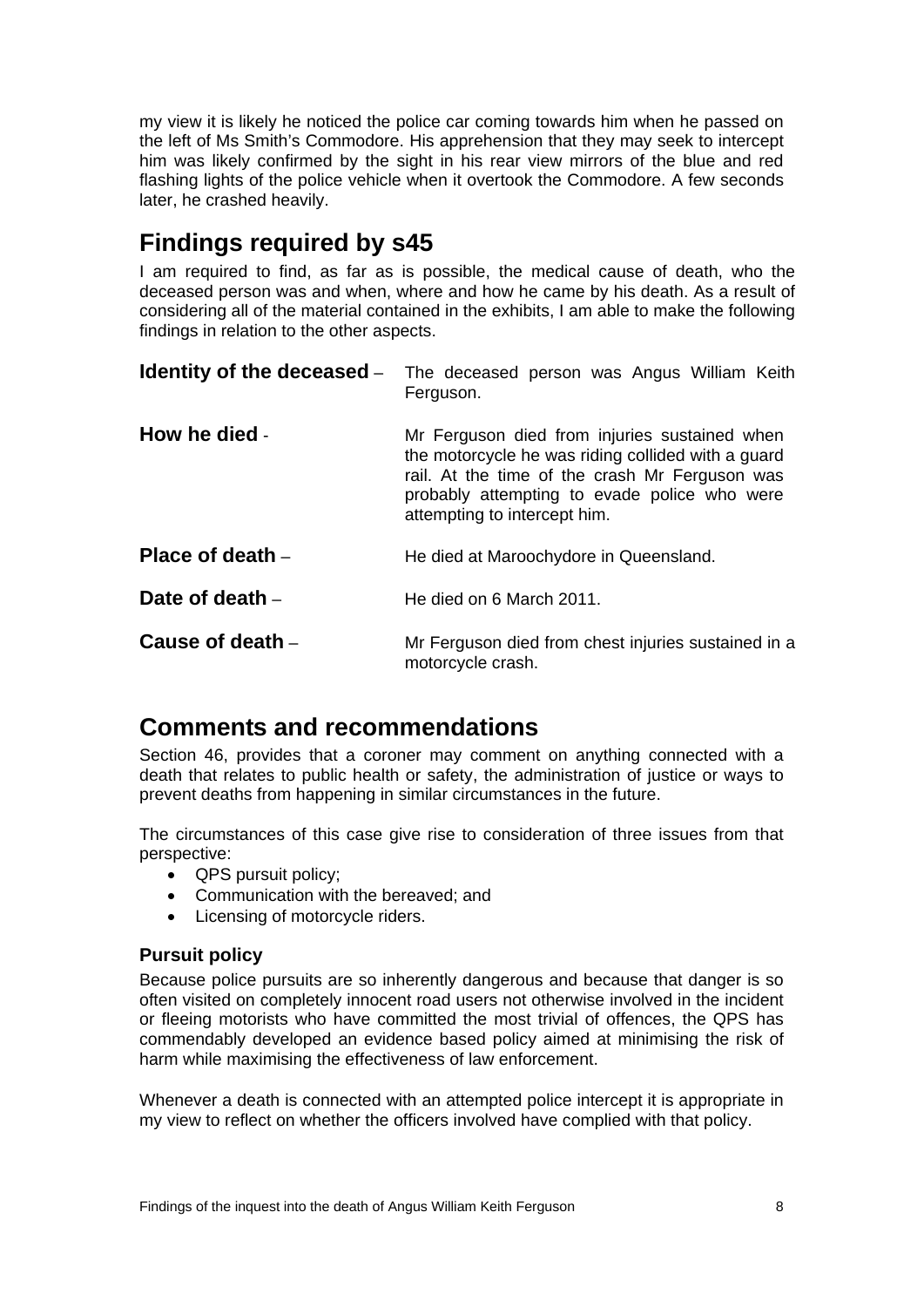#### <span id="page-10-0"></span>**When can a pursuit be commenced and continued?**

The principles underpinning the QPS pursuit policy are outlined in the Operational Procedures Manual (OPM). Those of particular relevance to this case are:

- *(i) Pursuit driving is inherently dangerous. In most cases the risk of the pursuit will outweigh the benefits.*
- *(ii) Pursuits should only be commenced or continued where the benefit to the community of apprehending the offender outweighs the risks.*
- *(iii) If in doubt about commencing or continuing a pursuit, don't.*

The policy assures officers that suspects who fail to stop when directed will still be the subject of law enforcement action, but less dangerous means than high speed pursuits will be utilised. It says:-

*The revised pursuit policy seeks to shift the manner of apprehension of people who fail to be intercepted from pursuits into other strategies. The Service will continue to apprehend offenders who fail to be intercepted but pursuits will not be the principal means of effecting apprehension.* 

The policy requires the pursuing officers to balance the utility of a pursuit against the risks it generates. The utility is gauged by considering the consequences of failing to intercept the pursued – the seriousness of the offences the person fleeing may have committed and the strength of the evidence indicating they have committed those offences. In this balancing exercise, issues of safety are to weigh more heavily than has been the case under earlier policies.

According to the policy, "pursuit" means the continued attempt to intercept a vehicle that has failed to comply with a direction to stop where it is believed on reasonable grounds the driver of the other vehicle is attempting to evade police.

"Intercept" means the period from deciding to direct the driver of a vehicle to stop until either the driver stops or fails to stop. It includes the period when the police vehicle closes on the subject vehicle in order to give the driver a direction to stop.

The policy specifically excludes some matters from being sufficient on their own to justify the commencement of a pursuit. These are termed "*non-pursuit matters"* and they include license and vehicle checks, random breath tests and traffic offences.

#### <span id="page-10-1"></span>**When an intercept becomes a pursuit**

When an officer is attempting to intercept a vehicle, if the vehicle fails to stop as soon as reasonably practicable; and the officer reasonably believes the driver of the vehicle is attempting to evade police a pursuit is commenced if the officer continues to attempt the intercept.

The reference to "reasonably believes" means the question is not determined by the subjective views of the pursuing officer, rather, as with most aspects of law enforcement, officers must align their conduct with what a reasonable officer would do or believe in the circumstances.

If a pursuit is not justified, an attempted intercept must be abandoned. In such cases the officer must turn off the flashing lights and siren, pull over and stop the police vehicle at the first available safe position.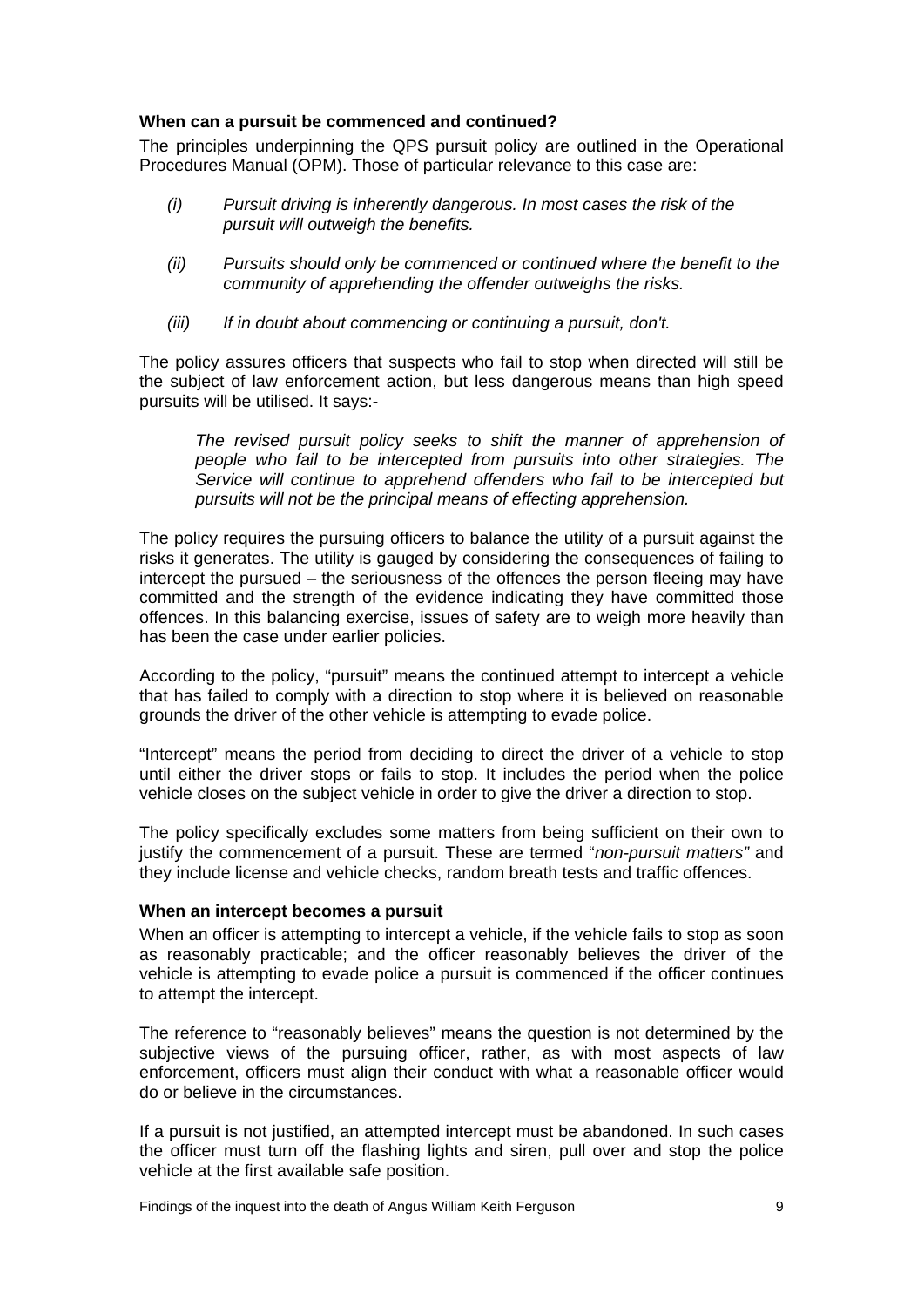#### **Urgent duty driving**

Section 14.32 of the OPM provides:

"*Urgent duty driving means driving to perform a duty which requires prompt action and may include:* 

- *(1) the use of flashing lights and siren to obtain priority travel over other motorists; and*
- *(2) driving a Service vehicle in a manner that, if not justified, would ordinarily constitute an offence."*

The OPM goes on to set out circumstances where urgent duty driving is permitted. One such circumstance cited is "*intercepting or attempting to intercept a vehicle*".

#### <span id="page-11-0"></span>**Did the officers' actions comply with the policy?**

I am satisfied that, based on his observations and suspicion of a breach of road rules, Senior Constable McLean was entitled to intercept Mr Ferguson. That he took the time to inspect road markings to ensure the basis of his suspicions militates against a suggestion of inappropriate urgency or aggressiveness in his early attempts to intercept. No signal was given to Mr Ferguson that the officers wanted him to stop until after Senior Constable McLean had ensured his understanding of the road marking was correct. By this time the motorcycle was many hundreds of metres away.

The officers say that they remain unsure whether Mr Ferguson was ever aware of their presence. The passengers in the Commodore speak of the speed of the motorcycle but none suggests a noticeable change in the manner of Mr Ferguson's riding that would suggest he had seen the police vehicle.

Even when the officers passed the Commodore with their vehicle's lights and siren operating, at least for a brief period, Mr Ferguson was so far ahead it was not clear that he would have seen the police car and was attempting to evade it. Although Mrs McGirr states she saw the police car on scene a very short time after she heard the crash of the motorcycle, she also gave evidence that the crash had occurred approximately two seconds after she heard a short siren burst. The latter evidence would be consistent with the account of the occupants of the Commodore and the officers themselves that the motorcycle disappeared from view around the bend (where the collision occurred) a very short time after the sirens were operated on the police vehicle so as to overtake the Commodore. This meant they would have been 300 – 400 metres from the motorcycle at the time of the collision.

I am of the view that it is likely Mr Ferguson was aware the police were behind him with their bar lights illuminated. That may well have caused him to increase his speed in the hope that he would lose them. Nonetheless, the officers were entitled to attempt to intercept him and in my view they had not reached a point where they could be satisfied he was resisting that attempt.

Accordingly, a pursuit had not commenced. The manner of the urgent duty driving engaged in by Senior Constable McLean was reasonable in the circumstances and sanctioned by QPS policy.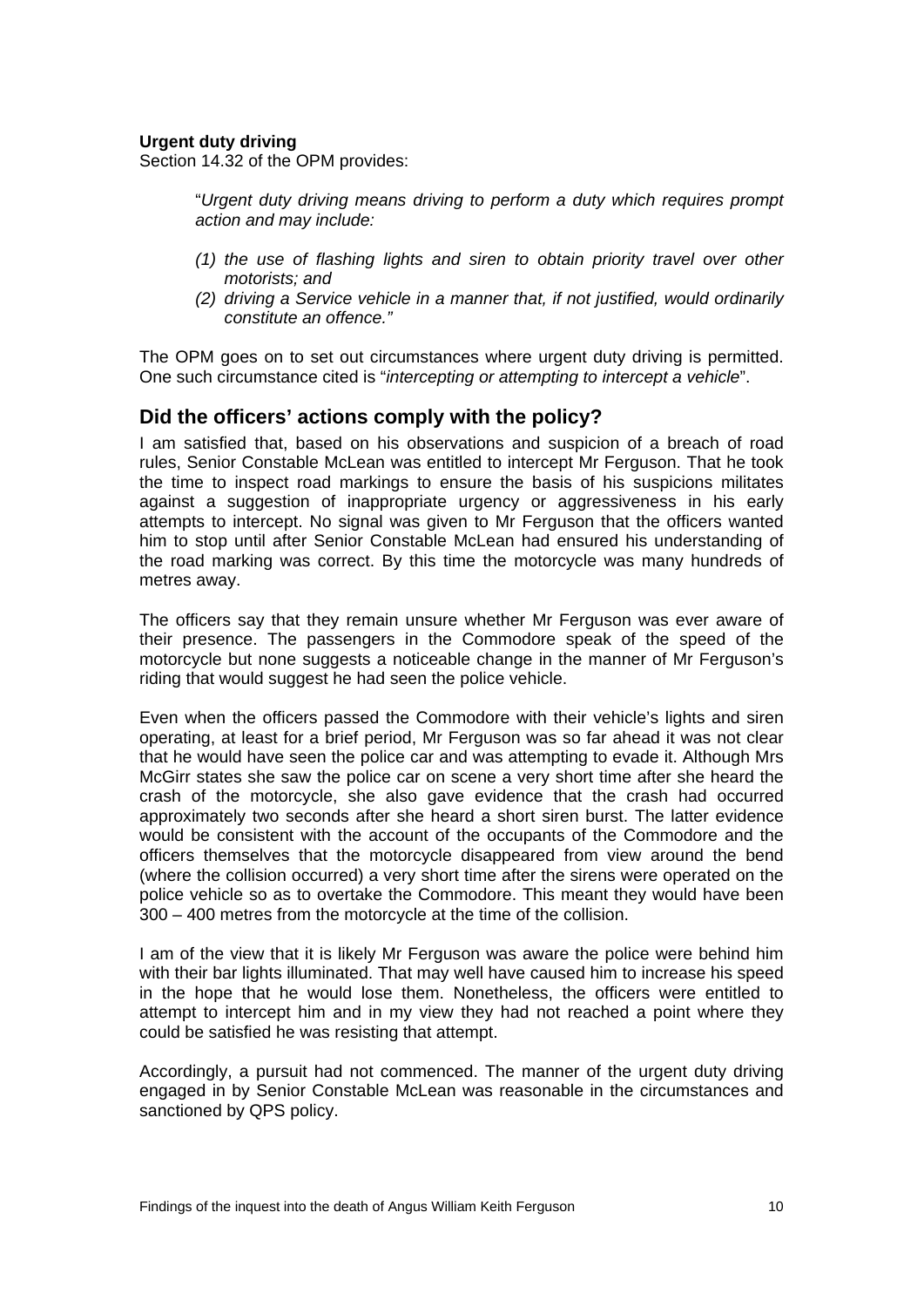### <span id="page-12-0"></span>*Communication with family*

Understandably, when a civilian dies in connection with a police operation apprehension as to whether the matter will be impartially investigated readily arises. This tendency will be exacerbated if the family of the dead person gets the mpression information is being withheld or distorted. i

The inquest heard several aspects of the communication between police officers and Mr Ferguson's parents were less than optimal. At an early stage the role of liaising with the family was assigned to Senior Sergeant Josef Jaramazovic, Officer in Charge at Maroochydore. This was a departure from the process envisaged in the QPS OPM and a Commissioner's Circular last issued in October 2009, both of which indicate that the principle investigator will be the primary conduit of information to the family.

The OPM provides little in the way of guidance for family liaison officers, requiring them to offer all reasonable assistance required subject to restrictions imposed for forensic reasons or because, as in this case, some information and evidence is in the control of the Coroner.

The departure from the normal process meant that Senior Sergeant Jaramazovic was reliant on second and third hand accounts of the events when he spoke to Mr and Mrs Ferguson. To his credit he initially made attempts to speak face to face with Mrs Ferguson by visiting her home address. When he did ultimately speak to the family he advised them that Angus had likely been aware of the presence of the police patrol vehicle. He told the inquest that this is an assumption he had made.

Arrangements were made on the morning of 7 March 2011 for the identification of Angus' body to take place the following day by which time his father would have returned from his place of work in Western Australia. It seems the Inspector did not relay these details to the junior officer at the Nambour Hospital mortuary, as that junior officer then made contact with Mrs Ferguson and placed some pressure on her to view the body that day.

It also seems that the family were under the apprehension they would be provided with investigation reports when they became available via the police. Such reports must in fact be provided through my office and the QPS have developed a form that sets out these details and the relevant contact points quite adequately. Unfortunately the family of Mr Ferguson were not provided with a copy of this document.

Finally Senior Sergeant Jaramazovic acknowledged that when he was transferred, no steps were taken to advise the family who their new liaison officer would be.

The mistrust generated by these incidents was compounded when an innocent mistake by Inspector Schmidt in describing the location at which police first sighted Mr Ferguson was interpreted as a further attempt to mislead the family.

I have considered whether changes should be made to QPS policy to better delineate the role of a family liaison officer. I am wary, though of being too prescriptive in describing or setting requirements for a role that must be adapted in every case to the enormously varying factors that are involved in the manner of a death and the ways in which the deceased's loved ones may wish to interact with the QPS. I expect that many of the regrettable problems in this case would have been addressed if the family liaison role had remained with the ESC. However, I can understand why the decision was taken in this case and am not critical of it.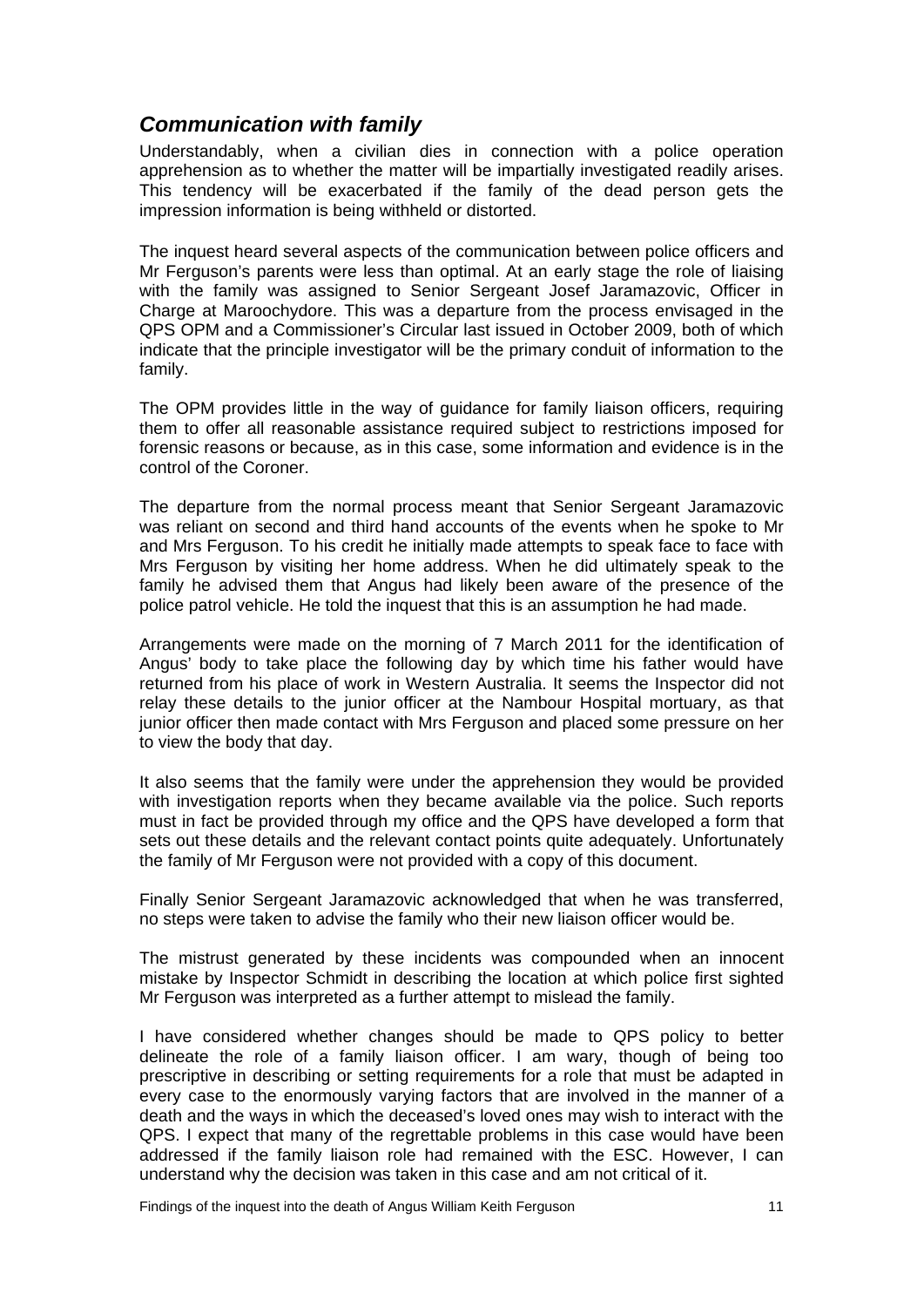I trust the QPS will re-focus on the need to effectively communicate with bereaved families without the need for me to make a formal recommendation.

### <span id="page-13-0"></span>*Motor cycle licensing regime*

Mr Ferguson was not a sociopath or a hardened criminal. On the contrary, he was an upstanding young man who like so many others enjoyed the excitement of riding his motorbike but apparently had trouble doing so within the constraints of the road rules.

The magnitude of the problem is illustrated by the following statistics. During 2011, there were 46 fatalities as a result of crashes involving motorcycles. This represents 7.1% of the Queensland road toll even though motorcycles represent only 4.5% of 1 all motor vehicles on the Queensland register.

Mr Ferguson's parents are understandably concerned at their son's ability to obtain a motor cycle license with very limited practical experience and in circumstances where he had already lost points on his provisional motor vehicle license.

Although I am sympathetic to their concerns I do not consider the facts of this case extend my jurisdiction to investigate this issue. I have also been made aware it has been the subject of extensive review and recommendation. That process is continuing with a Parliamentary Committee currently considering submissions on the adequacy and implementation of previous recommendation in this area. In circumstances where such a policy review process is already well advanced I consider there is little I could usefully add.

### <span id="page-13-1"></span>**Referral pursuant to s48**

Section 48 of the *Coroners Act* requires a coroner who, as a result of information obtained while investigating a death, "*reasonably suspects a person has committed an offence"* to give the information to the appropriate prosecuting authority.

I take "*committed an offence*" to mean there is admissible evidence that could prove the necessary elements to the criminal standard. That would include the evidence necessary to rebut any defence reasonably raised by the evidence. The use of the term "*reasonable suspicion*" is analogous to the test applied when a search warrant is sought. In that context it has been held that a suspicion is a state of mind less certain than a belief and to be reasonable it must be based on some evidence, but not necessarily well founded or factually correct and be a suspicion that a reasonable person acting without passion or prejudice might hold. As a result, a relatively low level of certainty is needed to satisfy the test.

As a result of the evidence given to the inquest by the former Senior Constable Westby, it is now known that the day after Mr Ferguson died, Mr Westby destroyed the memory card that is likely to have stored on it vision of the events leading up to the crash.

That would have been valuable evidence in these proceedings and accordingly, it raises for consideration whether I am obliged to refer the information to the DPP for determination of whether Mr Westby should be charged with an offence against section 129 of the Criminal Code - *Damaging evidence with intent*.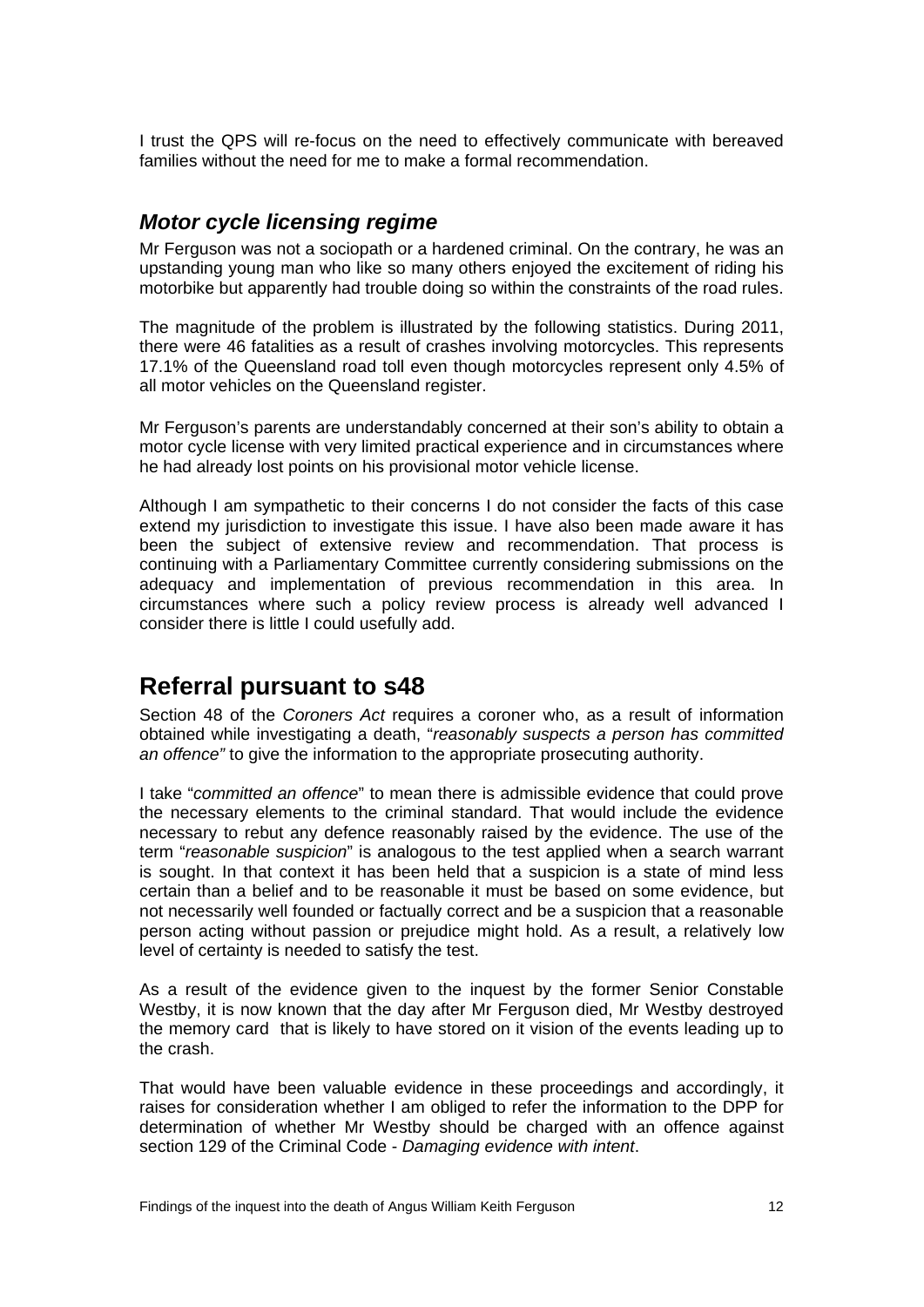That section provides:

*A person who, knowing something is or may be needed in evidence in a judicial proceeding, damages it with intent to stop it being used in evidence commits a misdemeanour. Maximum penalty—7 years imprisonment.* 

As his counsel properly pointed out, the section requires the Crown to prove that the accused *damaged* the thing with the requisite intent.

In this case the only complete evidence of what happened to the memory card was provided by Mr Westby. When he was re-interviewed by Inspector Schmidt he said he threw the card away on the night of the crash. When he gave evidence he told the Court that he had broken the card by bending it in half before disposing of it in a rubbish bin the next day. However, in neither case is that evidence admissible in criminal proceedings. In each case he had been given a direction that required him to answer questions even if they might incriminate him. The *Police Service Administration Act* and the *Coroners Act* have for good reasons over-ridden the common law privilege against self incrimination. In the case of the first Act this was done to enable the Commissioner of the Police Service to effectively maintain discipline within the Service. The *Coroners Act* similarly enables a Coroner to direct a witness to answer incriminating questions so that the truth about a death can more readily be ascertained. In each case the trade off is that incriminating answers can not be used in criminal proceedings against their maker.

Senior Constable McLean was unable to remember precisely what he was told about the fate of the memory card by Senior Constable Westby, other than he was left with he impression that he had "*gotten rid of it*." The information given to Senior Constable Mayo was similarly vague.

Even were there evidence of other witnesses sufficient to prove that Mr Westby had damaged the memory card, I do not consider that it could be shown that he did so to prevent it being tendered in evidence at these proceedings. I accept that when he took the actions in question Mr Westby was severely distressed as a result of his involvement in the fatal crash and was not thinking clearly. I also accept his evidence that he destroyed the card because he thought the officer driving the police car, Senior Constable McLean, might be disciplined for breaching Service policy concerning urgent duty driving and police pursuits. I accept that these proceedings were not in Mr Westby's contemplation at the relevant time.

Accordingly, no referral to the DPP is appropriate.

Section 48 also authorises a Coroner to give information to a professional disciplinary body if the coroner considers the information might cause the body to take disciplinary action.

In this case the actions of former Senior Constable Westby obviously call for scrutiny from this perspective. However, he no doubt saw "the writing on the wall" and resigned from the QPS on 15 June 2011. He paid a very high price for a moment's foolishness. I am advised the QPS is still considering taking administrative action that will enable a formal finding to be made so that should Mr Westby seek to rejoin a police service or other government department his actions in this case will be available for scrutiny.